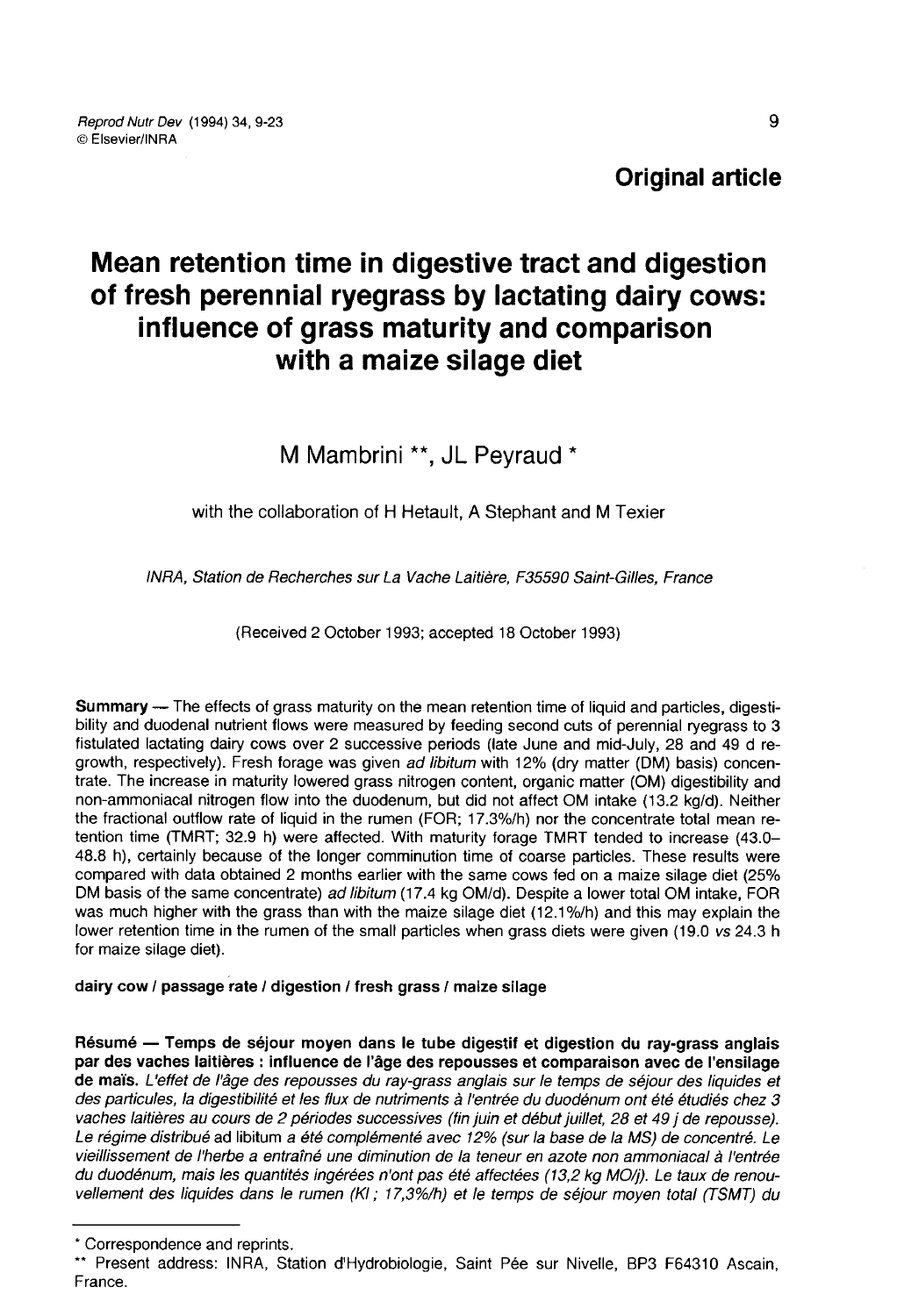concentré (32,9 h) n'ont pas été modifiés. Le TSMT du fourrage a eu tendance à augmenter (43,0 à 48,8 h), sûrement en raison d'un temps de comminution des particules plus long. Ces résultats ont été comparés à des données obtenues 2 mois auparavant sur les mêmes animaux, alors alimentés ad libitum (17,4 kg MO/j) avec un régime à base d'ensilage de maïs contenant 25% du même concentré. Bien que les quantités ingérées aient été inférieures, le KI a été bien plus élevé avec le régime herbe qu'avec le régime ensilage de mais (12,5%/h), ce qui peut expliquer un temps de rétention des petites particules dans le rumen beaucoup plus faible avec le régime herbe (19,0 contre 24,3 h pour l'ensilage de maïs).

vache laitière / vitesse de passage / digestion / ray-grass anglais / ensilage de maïs

### INTRODUCTION

Food intake and the extent of digestion of forage are related to the retention time of feed residues in the digestive tract (Bull et al, 1979; Mertens and Ely, 1982). Factors influencing the rate of passage of undigested residues have been extensively studied in sheep, whilst more specific information in dairy cows has been obtained over the last 10 yr (Hartnell and Satter, 1979; Snyder et al, 1984; Shaver et al, 1986, 1988; Mambrini et al, 1988; Peyraud et al, 1989). However, data regarding fresh forage are still lacking, although it is a major feedstuff given to dairy cows for half of the year in western Europe. Indeed, the digestive transit of fresh forage has only been examined in steers grazing low fertilized native rangeland (Krysl et al, 1987) or in tropical pastures (Pond et al, 1987). These studies concluded that there was an increase in the retention time of particles with advancing plant maturity. However, these data need confirmation for highly digestible fresh forage given to dairy cows. Compared generally to conserved forages, fresh grass has high water content, high digestibility and low level of lignified cell walls. These characteristics may lead to particular features in the rumen dynamics of liquid and particles. However, there appears to be no direct comparison between fresh and conserved diets in the literature.

The aims of this study were to measure the effect of plant maturity (28 and 49 d regrowth) of fresh perennial ryegrass on the rate of passage of liquid and forage and concentrate particles, and on the duodenal flows in 3 dairy cows and to compare them with those of a conserved diet based on maize silage and the same concentrate. A preliminary report of part of this work has previously been published (Mambrini and Peyraud, 1992).

## MATERIAL AND METHODS

## Digestive characteristics of fresh grass diet

#### Management of sward, animals and feed

A plot of perennial ryegrass (Lolium perenne, L cv Vigor) was fertilized with 60 kg nitrogen per ha after the first cut (20 May, 1988) and was harvested at 2 different stages of leafy regrowth: 23-34 d (young) and 44-55 d (more mature). Three holstein cows (658  $\pm$  70 kg) with a ruminal and T-piece duodenal cannula between 40 and 43 weeks of lactation (13  $\pm$  3 kg/d of milk) were housed in metabolic crates and milked twice daily. They were fed ad libitum (10% refusals) during 2 successive periods of 2 weeks on ryegrass and received a constant supply of 1.7 kg dry matter (DM) of concentrate per day. The diet finally (in % of the total DM) consisted of 85% fresh grass, 12% concentrate and 3% mineral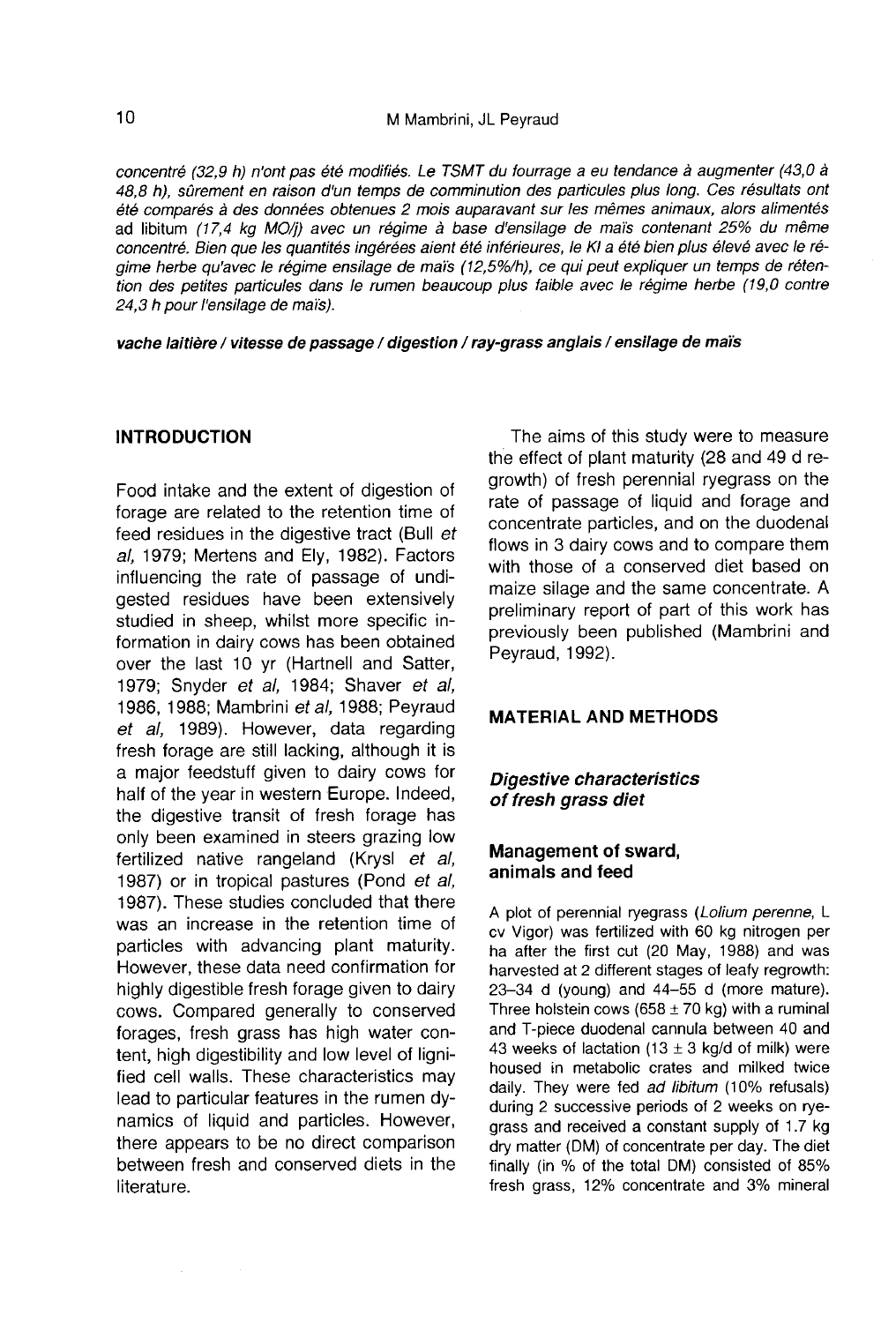mix. The diet supplementation was performed in order to compare the transit of the same concentrate when associated with grass or with maize silage (see below). Additional mineral and vitamins were provided by means of 0.3 kg of a feed containing 30% minerals. The chemical composition of the feeds are shown in table I. The animals had free access to water and to a mineral block. The grass was harvested daily at 09.00 h and held at 4°C until required. The herbage was cut to 5 cm above ground level and picked up without being chopped by means of a forage wagon equipped with a motorscythe. The grass was given in 3 equal meals at 07.30, 14.30 and 21.30 h, and the concentrate was distributed in 2 meals (07.30 and 21.30 h). Feeds refusals and water intake were recorded once daily at 07.30 h during each experimental period. Representative samples of the grass offered and refused were taken daily to determine DM content. The samples for each week were pooled for the determination of the organic matter (OM), nitrogen (N) and neutral detergent fiber (NDF) contents. Samples of concentrate and mineral feed were taken once a week for DM, OM, N and NDF analysis as appropriate.

#### Organization of experimental period

Since the nutritional characteristics of fresh forage change quickly, an experimental schedule was developed to measure the rate of passage and duodenal nutrient flows simultaneously over an 11-day experimental period. Polyethylene glycol 4000 (PEG) was pulse-dosed into the rumen for the determination of liquid dynamics.

Ytterbium chloride (YbCl) and PEG were then perfused simultaneously into the rumen for duodenal flow determination, and forage and concentrate labelled respectively with europium (Eu) and dysprcsium (Dy) were given as a test meal to follow tneir passage through the digestive tract.

Fractional *jutflow* rate of liquid in the rumen (FOR) was rr aasured on days 1 and 2. A dose of PEG (25  $\sqrt{kq}$  DM ingested diluted in 1 I water) was introduced into the rumen on day 1 at 08.00 h. R imen fluid was sampled at 10.00, 10.30 and 11.00 h on days 1 and 2, strained through 6 ayers of cheesecloth and stored at 4°C until a nalysis. Duodenal nutrient flows were obtained from continuous intra-ruminal perfusions of PEG (250 g/d/cow) and YbCl (2 g Yb/d/ cow). Perfusions performed using 2 multichannel peristaltic pumps were begun on day 2 at 14.00 h, after a priming dose, and maintained until day 11. Eighteen spot samples of duodenal contents (350 ml) were taken between days 8 and 10 in order to distribute them evenly over a mean day (every 80 min). A 20-ml aliquot was stored at 4°C for PEG analysis and the remaining samples were pooled and frozen at -20°C. DM, OM, N and ammonia were determined on fresh samples; Yb, neutral detergent fiber and acid detergent lignin were analyzed after freezedrying. Rumen fluid was sampled at the same time as duodenal content; pH was measured immediately, the sample was strained and the filtrates were pooled, frozen, and analyzed for volatile fatty acids (VFA) and ammonia.

For the measurement of particle passage, feedstuffs were labelled with rare earth metals

| YG   | МG   | Concentrate <sup>b</sup> | Mineral mix |  |
|------|------|--------------------------|-------------|--|
| 18.1 | 19.8 | 90.2                     | 91.4        |  |
| 89.1 | 91.6 | 91.7                     | 65.7        |  |
| 17.4 | 9.5  | 13.1                     | 6.0         |  |
| 51.6 | 52.3 | 28.1                     | 13.2        |  |
|      |      |                          |             |  |

Table I. Chemical composition of fresh perennial ryegrass harvested at 2 stages of regrowth 23-24 d (YG) and 44-55 d (MG) and of concentrate a.

a The diets contained (g/100 g DM): 85 fresh grass, 12 concentrate and 3 mineral mix; <sup>b</sup> concentrate composition (g/100 g DM): 25 barley, 25 wheat bran, 30 dry beet pulp, 10 dehydrated lucerne, 5 sugar beet molasses, 1 fat, 2 Na<sub>2</sub>CO<sub>2</sub>, 1 CaHPO<sub>4</sub>, 1 NaCl.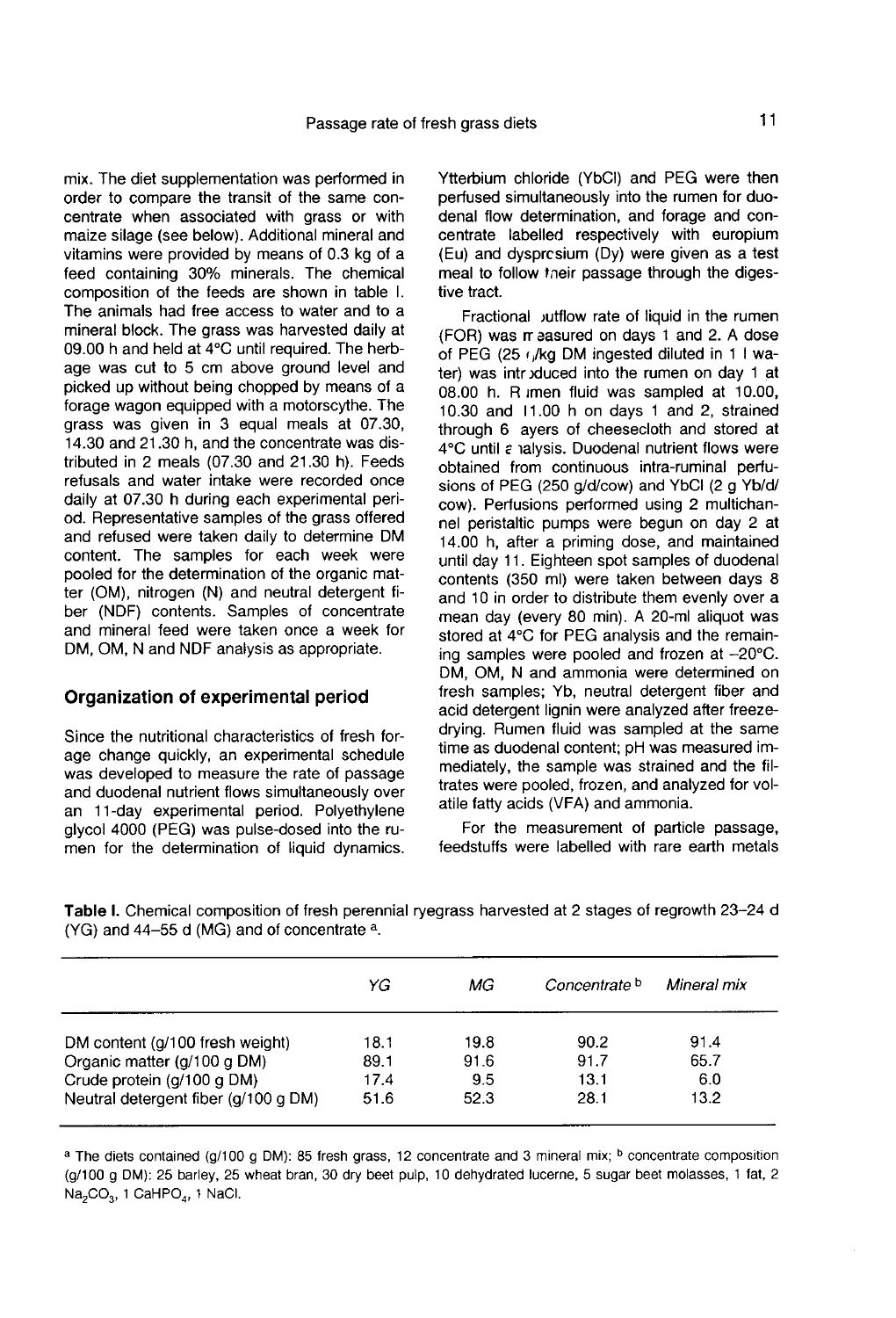using a competitive binding technique adapted from Ellis and Beever (1984) and Poncet (personal communication). The cell-wall constituents of feedstuffs were extracted by means of a commercial detergent (Ergamatic AC, Société Chimiotechnique, Lyon, France) at 80°C for 1 h. The residues were soaked in a water bath containing the rare earth element (20 g/kg DM) and citric acid as a competitive ligand, the pH was brought to 2.2-2.5 using 2 N HCI. After an immersion of 24 h, the labelled feedstuffs were carefully rinsed. The grass was dried by centrifugation and the concentrate was dried at 60°C for 48 h. Labelled fresh grass contained 11.8 g Eu/kg DM and concentrate, 9.0 g Dy/kg DM. Labelled feedstuffs (600 and 500 g DM for grass and concentrate, respectively) were offered on day 3, 30 min before the morning meal. After 45 min, any uneaten grass was chopped (5 cm long), soaked in artificial saliva at 40°C and introduced into the rumen via the cannula. The total faecal output was collected 22 times during the 178 h post-dosing with increasing intervals (from 2-12 h). Faecal samples (500 g) were dried, ground through a 0.8 mm screen and analyzed for Eu and Dy. During the last 5 d (days  $6$  to 11), the faecal samples collected were also used to determine the digestibility of the diet and the recovery rate of markers used for duodenal flow determination.

## **Calculations**

FOR was estimated as the slope of the regression of the natural logarithm of PEG concentration vs time post-dosing. Ruminal liquid volume was obtained after dividing the quantity of PEG dosed by the calculated concentration at zero time. Rumen liquid outflow was calculated as the product of FOR and the volume. Duodenal digesta flow was calculated by dividing daily quantities of Yb and PEG recovered in faeces by their respective equilibrium concentrations in duodenal digesta. The mean value of the 2 estimates was retained. Total mean retention time in the digestive tract (TMRT) of forage or concentrate particles was calculated using the equation:

$$
TMRT = \frac{\sum m_i t_i}{\sum m_i}
$$

where  $t_i$  is the time elapsed between dosing the mid-point of each interval i during which faeces were collected, and  $m_i$  the quantity of marker excreted in the *i*th interval. Faecal marker excretion curves were analyzed in order to estimate retention time in the rumen according to Uden (1984). The calculations were as follows. The natural logarithm of marker concentration was plotted vs time. The curve was divided into a linear descending part, a curve linear ascending part and a delay (TT). TT was determined by the time elapsed between dosing and the mid-point of interval where marker appeared for the first time. T1 was calculated by the reverse of the slope of the descending part of the curve. T2, corresponding to the ascending part, was obtained by subtracting  $T1 + TT$  from TMRT. The physiological implications of these 3 parameters were determined by Mambrini (1990). Briefly, 4 fistulated cows were fed a hay-based diet and received a test meal consisting of coarse hay labelled with thullium and ground hay (mean particle size 0.64 mm) labelled with Yb. Duodenal digesta and faeces were collected and TMRT, T1, T2 and TT were calculated as previously described. The time T1 was associated with the retention time of small particles in the rumen (ie having a high probability of exit) because it did not differ according to the hay particle size and to the sampling site. The time T2 was associated with: i) the time of the comminution of coarse particles, because the difference between long and ground hay TMRT was totally recovered in T2, regardless of the sampling site; and ii) the time spent in a small distal mixing compartment (*ie* caecum), as the sum  $T1 + T2$  in faeces was highly correlated with but 3 h longer than TMRT calculated from duodenal digesta. The time TT calculated on faecal kinetics and not observed on duodenal kinetics, was assumed to be the time necessary for the labelled feedstuffs to mix with the rumen content and to transit through the tubular segments.

## Chemical analysis

Dry matter was determined by drying at 80°C over a period of 48 h and OM content by ashing for 5 h at 550°C. Nitrogen was obtained by the Kjeldahl method. Neutral detergent fiber was analyzed according to Van Soest (1963) on Fibertec (Tecator) as described by Giger and Pochet (1987). For ammonia determination, the method of Berthelot was adapted to an autoanalyzer. Volatile fatty acid composition was analyzed using gas-liquid chromatography on a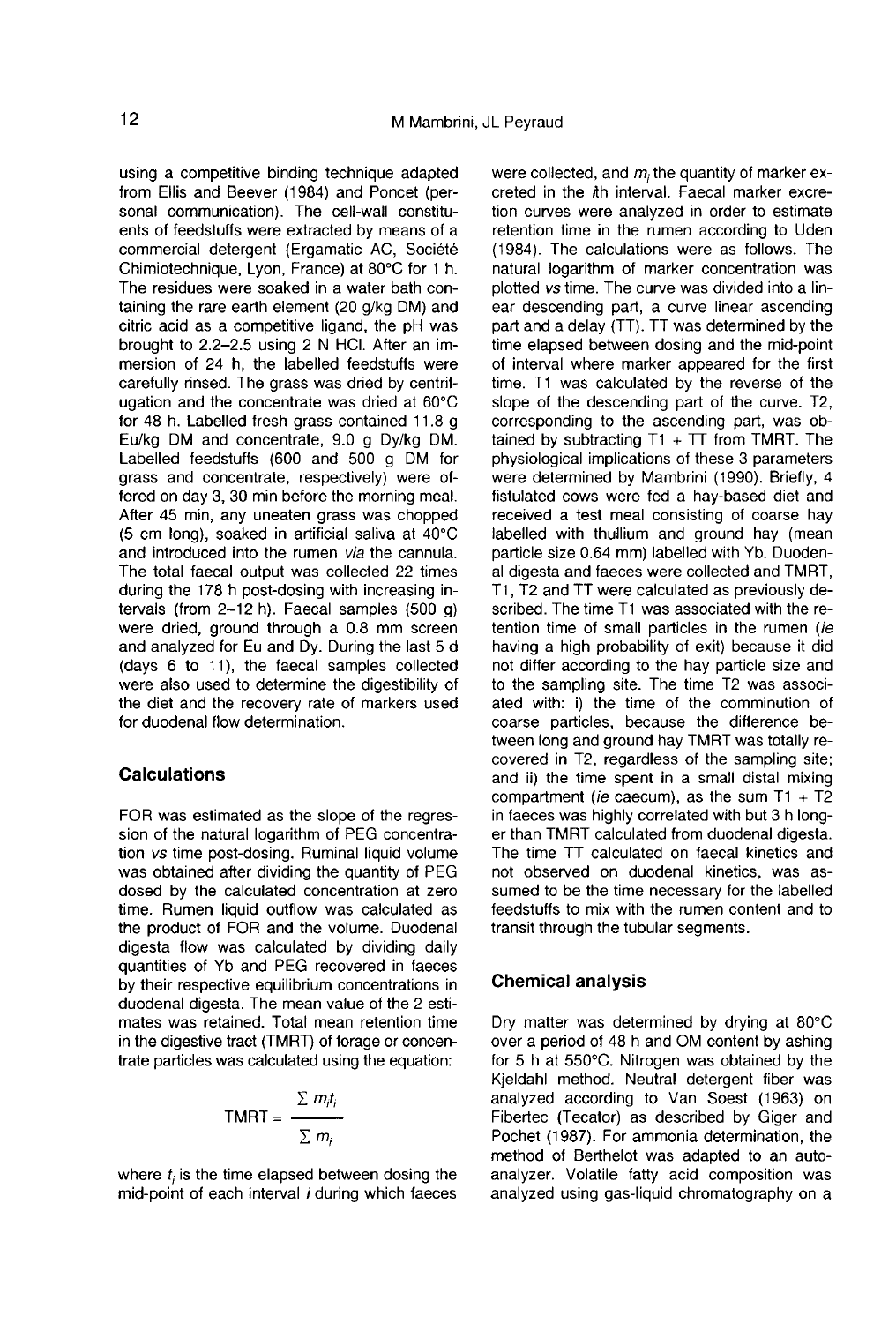column 1.5 m long x 2 mm id packed with nitrogen as the vector gas, according to Jouany (1982). Concentrations of PEG were analyzed using Hyden's turbidimetric method (1955) modified by Malawer and Powell (1967). The rare earth metals were determined by atomic absorption spectrophotometry, after the samples had been ashed (550°C, 6 h) and digested in a solution containing 2% nitric acid and 2 g/l potassium chloride. Previous studies had indicated no interaction between the determination of the 3 rare earth metals.

#### Statistical analysis

The results were analyzed with an analysis of variance with grass maturity (1 degree of freedom) and individual effects (2 degrees of freedom) as main factors, using the general linear models procedure (GLM; SAS, 1987). To compare the retention times of forage and concentrate particles, the data were pooled and analyzed by means of an analysis of variance taking into account the effects of the mature of the feedstuff (1 degree of freedom), the nature of the diet and the individual effects. Significance was determined at  $P < 0.10$  unless otherwise indicated.

#### Comparison with maize silage diet

The maize silage diet was given to the same animals 9 weeks before the fresh grass diet. Cows (673  $\pm$  76 kg) were then in mid-lactation (32-35 weeks *post-partum*) and produced 32  $\pm$ 2 kg of milk. The diet, given in 2 equal meals (08.00 and 17.00 h), consisted of (% of the total DM) 65% maize silage, 25% of the same concentrate as used in experiment 1, 8% soybean meal, 0.5% urea and 1.5% mineral vitamin mix. The composition of the maize silage was 37.2% DM and, on a DM basis, 95.3% OM and 8.0% crude protein. The diet was given ad libitum (10% refusals) and feed refusals were recorded once daily. Cows had free access to water and to a mineral block. Digestion and rate of passage were measured as previously described. However, only 3 markers were used and the experimental period lasted for 23 d. The duodenal nutrient flows (Yb and PEG) were measured after the determinations of liquid dynamics in the rumen and mean retention times of maize silage and concentrate labelled with Yb and Eu respectively. Maize silage was labelled after the grains had been discarded.

The statistical analysis was performed with an analysis of variance. Main effects were partitioned into the nature of the diet (young, more mature grass and maize silage, 2 degrees of freedom) and individual effect (2 degrees of freedom). The GLM procedure was used (SAS, 1987). When the effect was significant the means were compared by the Newman and Keuls multiple range test at the 0.05 significance level.

#### RESULTS

#### Characteristics of fresh grass diets

With advancing maturity, crude protein Characteristics of fresh grass diets<br>With advancing maturity, crude protein<br>content (N\*6.25) of grass decreased mark-<br>edly but the other chemical parameters edly but the other chemical parameters were not changed (table I). The increase in maturity did not affect OM intake but OM digestibility was reduced  $(P < 0.03)$  and the proportion of digestible OM intake (DOMI) apparently digested in the rumen was also slightly reduced  $(P < 0.07$ ; table II), whilst this proportion remained unchanged for NDF (0.94). NDF digestibility was reduced as a consequence of delayed harvesting (0.794 and 0.695 for young and more mature grass, respectively;  $P <$ 0.01). With the older regrowth, N intake was strongly decreased  $(P < 0.002$ ; table II) due to the low N content of grass. Total apparent digestibility of N was also reduced although the quantity of N excreted in faeces decreased  $(P < 0.03)$  from 8.3 for the young grass to 6.9 g/kg OM intake for the more mature grass. The duodenal flow of non-ammoniacal N (NAN) was always higher than the total N intake. This difference was even more striking for the more mature grass. Nonetheless, the greater maturity reduced total NAN flow by 17%  $(P< 0.05)$  and tended to lower NAN supply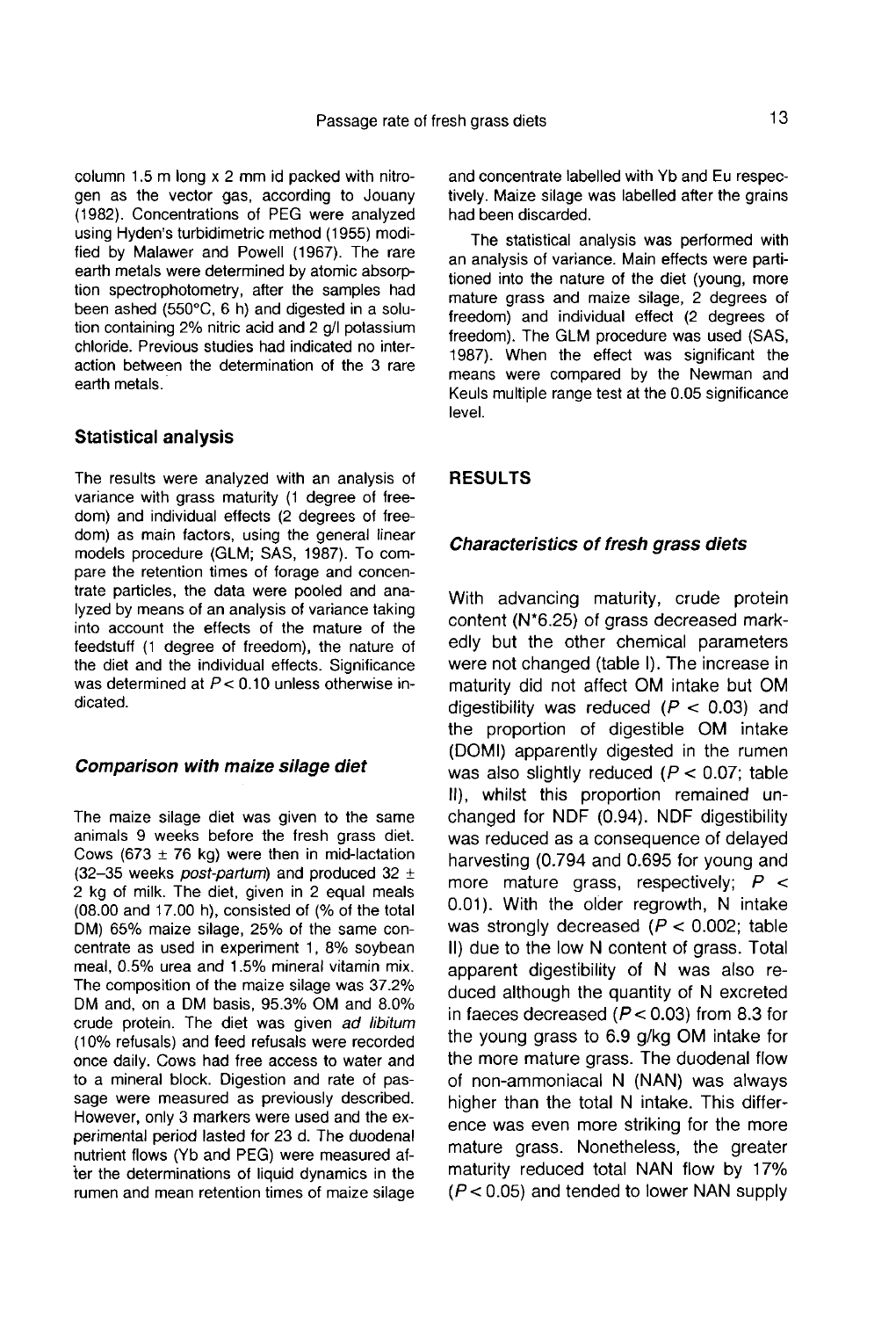|                                                 | YG          | МG          | SEM <sup>a</sup> | <b>MS</b>    | SEM <sup>b</sup> |
|-------------------------------------------------|-------------|-------------|------------------|--------------|------------------|
| Organic matter                                  |             |             |                  |              |                  |
| Intake (kg/d/)<br>Entering the duodeum (kg/d)   | 13.1<br>6.7 | 13.2<br>7.0 | 0.44<br>0.11     | 17.4<br>10.1 | 0.12<br>0.74     |
| Apparent digestibility                          | 0.803       | 0.750       | 0.007            | 0.725        | 0.012            |
| Ruminal digestion (kg/kg DOMI °)                | 0.612       | 0.626       | 0.033            | 0.581        | 0.077            |
| Nitrogen (N)                                    |             |             |                  |              |                  |
| Intake $(q/d)$                                  | 374         | 240         | 5                | 426          | 10               |
| Entering the duodenum as NAN <sup>d</sup> (g/d) | 412         | 340         | 12.              | 416          | 19               |
| (g/kg DOMI a)                                   | 39.3        | 34.1        | 1.6              | 32.7         | 2.2              |
| (g/g N intake)                                  | 115         | 135         | 5.7              | 89           | 7.2              |
| Apparent digestibility                          | 0.710       | 0.623       | 0.001            | 0.676        | 0.008            |

Table II. Digestion of organic matter and nitrogen in 3 dairy cows fed a diet based either on fresh perennial ryegrass harvested at 2 stages of regrowth (trial 1) 23-34 d (YG) and 44-55 d (MG) or on maize silage (MS; trial 2).

a Standard error of mean of the analysis of variance testing the effect of advancing maturity of the fresh grass diet (trial 1); <sup>b</sup> standard error of mean of the analysis of variance testing the difference between the 3 diets (trial 2); <sup>c</sup> DOMI, digestible organic matter intake; <sup>d</sup> NAN, non-ammoniacal nitrogen.

as a fraction of DOMI although the difference failed to be significant (table II). Ruminal pH was slightly increased with the more mature grass  $(P < 0.10$ ; table III). The total amount of VFA was not significantly influenced by the diet, greater maturity caused a decrease in the proportion of isoacids, propionate ( $P < 0.05$ ; table III). The rumen ammonia level was also reduced  $(P < 0.01)$ .

Greater maturity of the grass did not alter FOR, caused a slight but nonsignificant increase of the rumen volume and increased the rumen liquid outflow  $(P < 0.05$ ; table IV). When eating the more mature grass, the cows drunk less ( $P$  < 0.002), and due to the higher DM content of this grass, the total water intake was lower ( $P < 0.002$ ). Concentrate TMRT was unaffected by advancing maturity. Grass Table III. Rumen parameters of dairy cows fed a diet based on fresh ryegrass harvested at 2 stages of regrowth, 23-34 d (YG) and 44-55 d  $(MG)$ .

|                                 | YG   | МG   | <i>SEM</i> <sup>a</sup> |
|---------------------------------|------|------|-------------------------|
|                                 |      |      |                         |
| pH                              | 6.41 | 6.55 | 0.06                    |
| $NH3$ (mg/l)                    | 64.9 | 25.1 | 3.12                    |
| VFA b (mM/l)                    | 97.2 | 91.5 | 3.70                    |
| $C2$ (molar %)                  | 65.0 | 66.3 | 0.58                    |
| $C3$ (molar %)                  | 20.9 | 19.1 | 0.52                    |
| C4 (molar %)                    | 11.3 | 12.5 | 0.17                    |
| Isoacids <sup>c</sup> (molar %) | 17   | 1.2  | 0.17                    |
| Other minor acid (molar %)      | 1.1  | 0.9  | 0.12                    |

a Standard error of mean of the analysis of variance testing the effect of advancing maturity of the fresh grass diet; <sup>b</sup> volatile fatty acids; <sup>c</sup> isobutyric and isovaleric acids.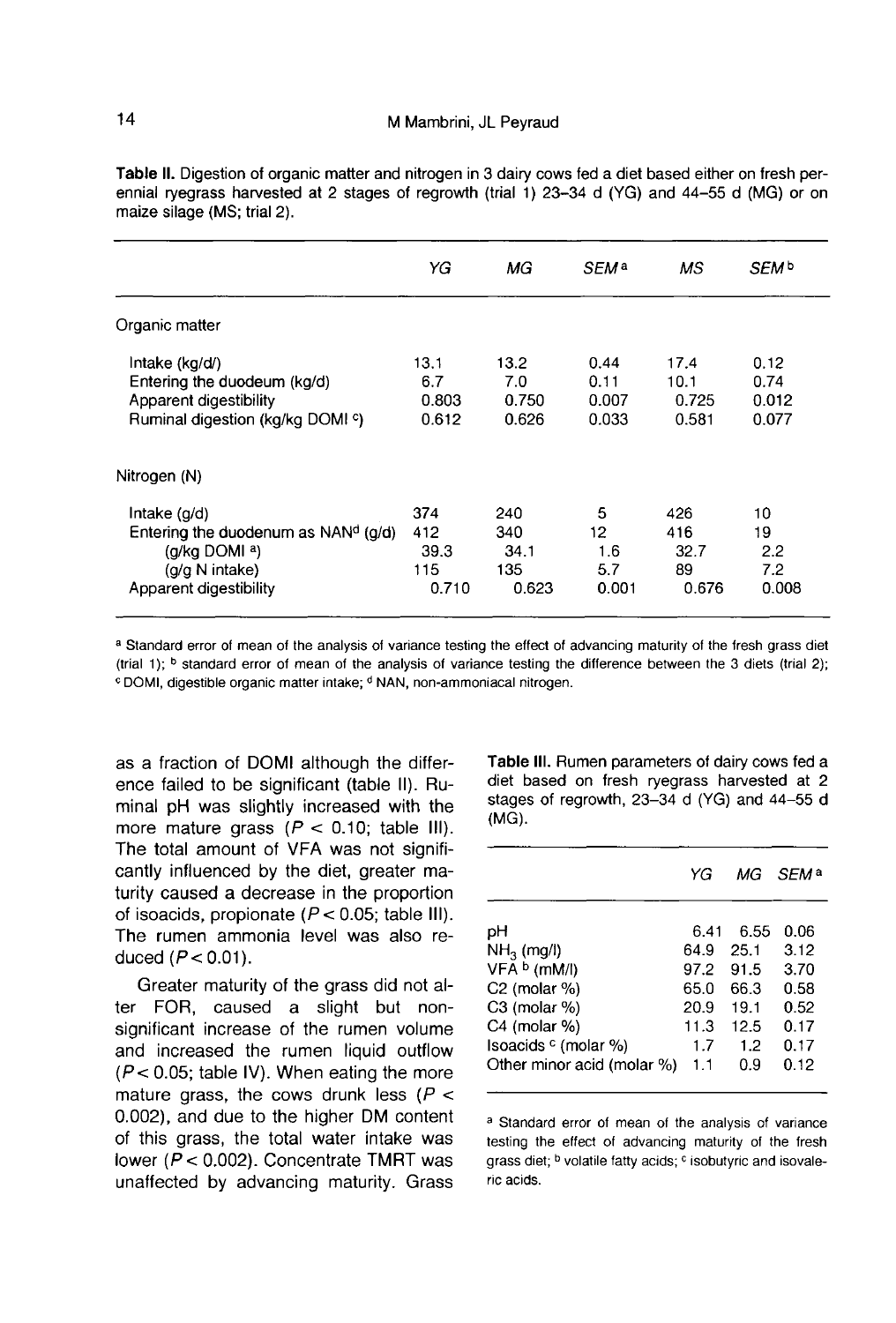|  |                             |  | Table IV. Water intake and rumen liquid dynamics in dairy cows fed a diet based either on fresh per- |  |  |  |  |
|--|-----------------------------|--|------------------------------------------------------------------------------------------------------|--|--|--|--|
|  |                             |  | ennial ryegrass harvested at 2 stages of regrowth (trial 1) 23–34 d (YG) and 44–55 d (MG) or on      |  |  |  |  |
|  | maize silage (MS; trial 2). |  |                                                                                                      |  |  |  |  |

|                                       | YG    | МG   | SEM <sup>a</sup> | мs   | SEM <sup>b</sup> |
|---------------------------------------|-------|------|------------------|------|------------------|
| Water drunk (I/d)                     | 32    | 15   | 1.1              | 59   | 0.5              |
| Total water intake <sup>c</sup> (I/h) | 97    | 67   | 4.3              | 83   | 2.5              |
| Liquid fractional outflow rate (%/h)  | 16.9  | 17.6 | 0.3              | 12.1 | 0.2              |
| Rumen liquid volume (I)               | $-61$ | 70   | 2.7              | 99   | 3.4              |
| Rumen liquid outflow (I/d)            | 247   | 296  | 9                | 288  | 12.              |

a Standard error of mean of the analysis of variance testing the effect of advancing maturity of the fresh grass diet (trial 1); <sup>b</sup> standard error of mean of the analysis of variance testing the difference between the 3 diets (trial 2);  $c$  water drunk  $+$  water contained in feedstuffs.

| Table V. Total and partial mean retention times (h) of forage and concentrate in dairy cows fed a diet |  |  |  |
|--------------------------------------------------------------------------------------------------------|--|--|--|
| based either on fresh perennial ryegrass harvested at 2 stages of regrowth (trial 1) 23–34 d (YG) and  |  |  |  |
| 44-55 d (MG) or on maize silage (MS; trial 2).                                                         |  |  |  |
|                                                                                                        |  |  |  |

|                           | YG   | МG   | SEM <sup>a</sup> | МS   | SEM <sup>b</sup> |
|---------------------------|------|------|------------------|------|------------------|
| Forage particles          |      |      |                  |      |                  |
| Total mean retention time | 43.0 | 48.8 | 2.1              | 49.7 | 1.5              |
| T1 <sup>c</sup>           | 19.0 | 19.0 | 1.5              | 24.3 | 1.8              |
| T2 <sup>c</sup>           | 11.6 | 19.8 | 1.6              | 12.6 | 2.5              |
| TT c                      | 12.4 | 10.0 | 0.7              | 12.8 | 0.8              |
| Concentrate particles     |      |      |                  |      |                  |
| Total mean retention time | 32.6 | 33.1 | 0.3              | 36.5 | 0.3              |
| T1 <sup>c</sup>           | 17.6 | 16.1 | 0.7              | 20.2 | 0.9              |
| T2 <sup>c</sup>           | 6.5  | 9.1  | 0.7              | 3.5  | 0.8              |
| <b>TT</b> <sup>c</sup>    | 8.5  | 7.9  | 0.4              | 12.8 | 0.8              |

a Standard error of mean of the analysis of variance testing the effect of advancing maturity of the fresh grass diet (trial 1); <sup>b</sup> standard error of mean of the analysis of variance testing the difference between the 3 diets (trial 2); <sup>c</sup> from the analysis of the faecal marker excretion curves according to Uden (1984).

TMRT tended to increase (5.8 h on the mean; table V) but there were large between-cow variations. Forage TMRT increased up to 8.9 h for the 2 cows with the shortest TMRT (mean of 38 h for the young grass) but was not affected for the

cow with the longest TMRT (52.6 h for the young grass). However, T2 was always longer with more mature grass, either for forage ( $P < 0.07$ ) or for concentrate ( $P <$ 0.10) particles whilst T1 and TT were not affected (table V). Forage TMRT (45.9 h)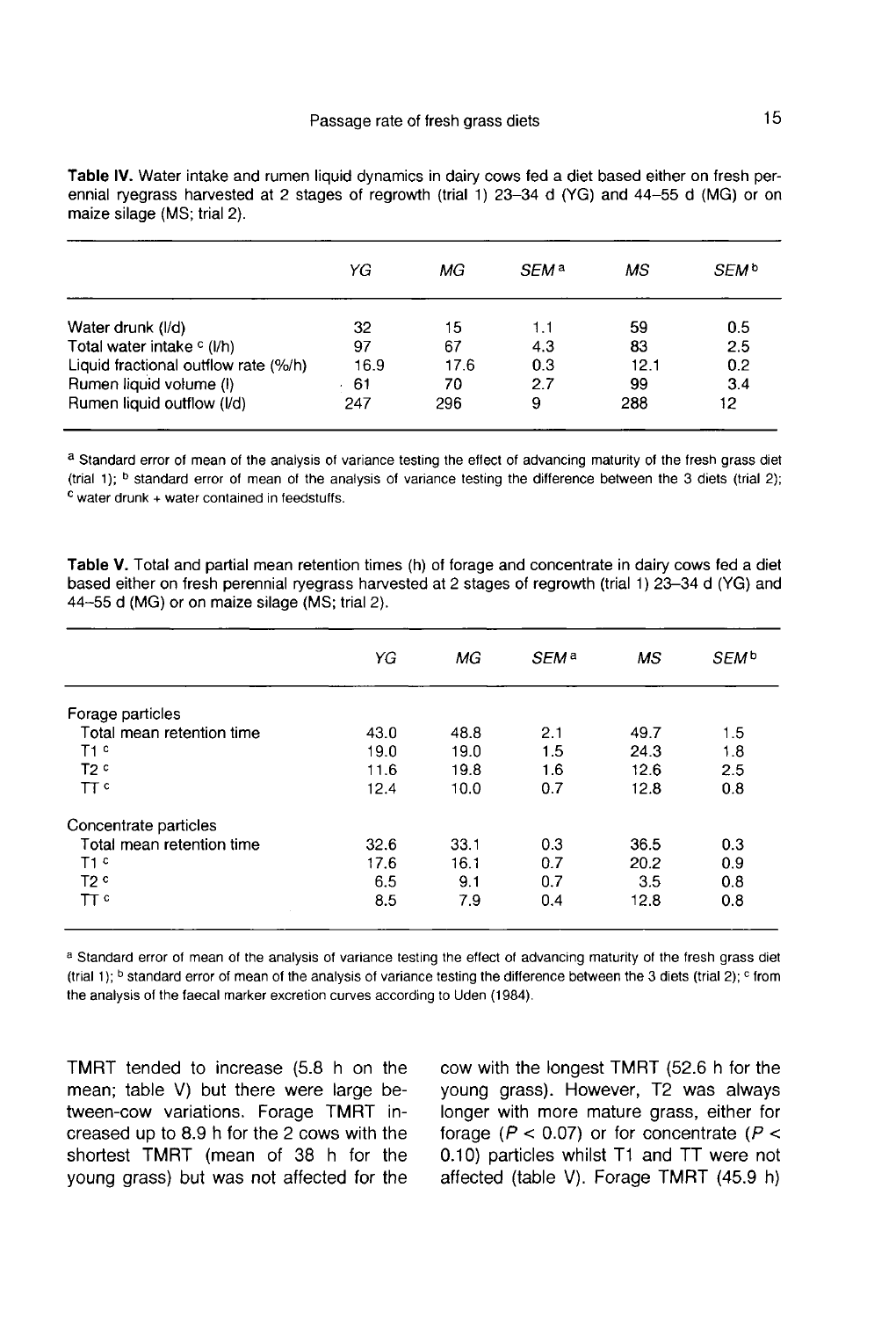was strikingly longer than concentrate TMRT (32.9 h;  $P < 0.01$ ), as a consequence of the longer T2 ( $P < 0.05$ ) of forage particles (15.7 vs 7.8 h for concentrate), T1 and TT being similar for all feedstuffs.

#### Comparison with maize silage diet

Compared with fresh grass diets (table II), OM and N intakes were much higher ( $P <$ 0.05) with the maize silage diet, OM digestibility was lower ( $P < 0.05$ ) but the proportion of DOMI apparently digested in the rumen was not affected  $(P> 0.10$ ; table II). Total apparent N digestibility ranked the diets in the following order: mature grass < maize silage  $\lt$  young grass ( $P \lt 0.05$ ). The NAN flow relative to DOMI tended to be higher with fresh grass diets, unless the difference was not significant  $(P > 0.10)$ . Cows drunk more water with the maize silage diet ( $P < 0.05$ ) but considering the dry matter of feedstuffs, total water intake was not different between young grass and maize silage  $(P > 0.10$ ; table IV). Compared with fresh grass diets, FOR was much lower ( $P < 0.05$ ) and rumen volume higher ( $P < 0.05$ ) with the maize silage diet (table IV). There was no direct effect  $(P >$ 0.10) of the nature of the diet on rumen liquid outflow (table IV). Maize silage TMRT tended to be greater than young grass TMRT but was not different from that measured with the more mature grass  $(P < 0.10$ ; table V). This was explained by a relatively shorter T1 for grass diets ( $P <$ 0.10), balanced only for the more mature grass diet by a relatively longer T2. The total mean retention time of the concentrate associated with maize silage was lower than forage TMRT  $(P < 0.05)$ , as already observed for the grass diets. Concentrate TMRT was longer  $(P < 0.05)$ when associated with maize silage than with fresh grass. This difference was explained by longer T1  $(P < 0.05)$ . The opposite was true for T2, which was lower ( $P$  < 0.05) with the maize silage diet (table V). There were large individual variations of TMRT (variation coefficient of 13 and 8% for forage and concentrate, respectively). Individual differences outlined for grass diets were also found with the maize silage. The cows showing the highest TMRT when fed on grass, also had the highest TMRT when fed on maize silage (54.9 vs 48.3 and 45.8 for the other 2 cows). These differences were explained by higher T1, T2 and TT  $(P < 0.05)$ . Between-cow differences were also found in concentrate TMRT.

## **DISCUSSION**

Knowing the high individual variability of digestive transit (Hartnell and Satter, 1979; Ørskov et al, 1989), the experimental schedule was chosen in order to feed the 3 diets consecutively to the same cows. However, due to the time elapsed between the periods of measurement, it must be borne in mind that treatment effects may be confounded by time and stage of lactation. This confounding is unimportant in the first experiment (2 successive 14-d periods) but might not be completely excluded for the comparison between maize silage and grass diets (9-week interval). Nonetheless, passage of liquid and particles in the digestive tract of dairy cows is strongly affected only during the dry period and the first month of lactation (Doreau and R6 mond, 1982; Doreau et al, 1990; Mambrini, 1990). Otherwise a reversal design experiment would have required several long periods for adaptation to the diet.

Without a reference value, validation of duodenal flow estimates is difficult. One approach could be to compare lignin flow in duodenum and lignin intake or output in faeces. Faecal acid detergent lignin was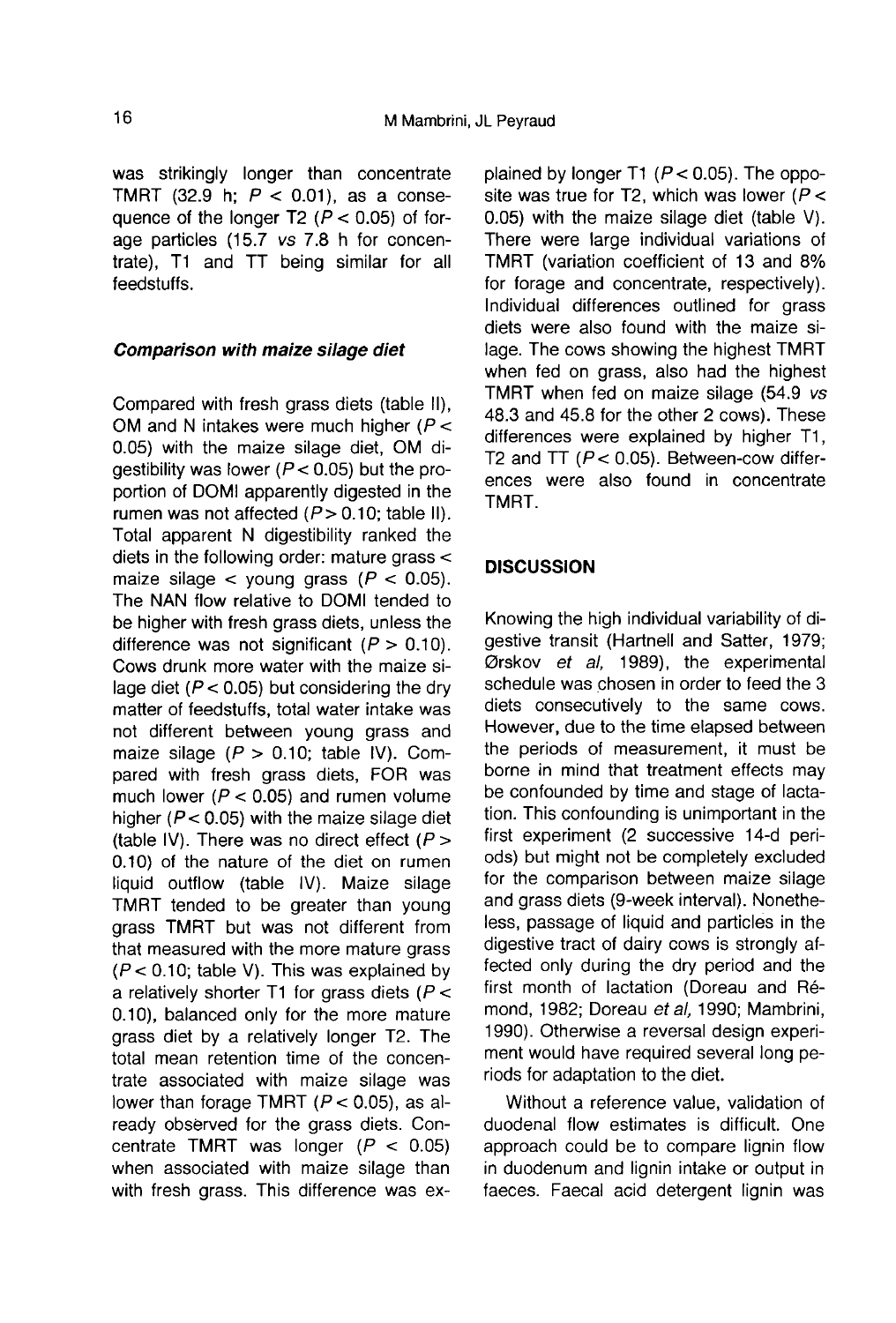determined on grass diets. The estimated duodenal lignin flow was higher (+15%) than, but highly correlated  $(r = 0.90)$  with, faecal acid detergent lignin output. This suggests that the method used in the pesent experiment is reliable to compare diets although the actual flows might be slightly overestimated. Actual values of NAN flows were 8% higher than the estimates obtained by a linear regression established by Peyraud (1994) on 40 data reported in the literature on fresh grasses given to cattle and dairy cows (NAN flow  $=$ 0.18 N ingested + 28.6 DOMI, giving 368 and 326 g/d for the young and the more mature grass, respectively).

Different models have been proposed to study particle dynamics within the gastrointestinal tract. Besides the proposed method, models described by Grovum and Williams (1973, GW model), Ellis et al (1979) with a time-dependent passage rate following a gamma 3 distribution (E3 model) and Dhanoa et al (1985; DH model) were also examined but they were not retained. Firstly, in some cases, the nonlinear iterative procedure did not converge (NLIN procedure, Marquardt algorithm, SAS, 1987). On 2 occasions faecal marker excretion patterns could not fit the DH model. For the same reason, the GW model had to be solved by the linear method initially proposed by Grovum and Williams (1973). Secondly, TMRT (algebraic method) may be considered as a reference value because it is based on the quantitative recovery of markers and is calculated without any assumption about marker excretion. In contrast, all models assume that faecal excretion is a continuous process. Fitting models provided mean estimates of total MRT that did not differ from TMRT but increased the variability of the estimates as shown by the residual standard deviation of the relationships between those estimates and TMRT (table VI and Mambrini et al, 1988). This may reflect curve fitting

inadequacy and surely limits the use of such models. Lastly, the physiological allocation of the different compartments of the models remains unclear. Times spent in the first compartment of the DH model, assumed to be the rumen retention times. provided mean values that were close to, and highly correlated  $(r = 0.95)$  with, T1. However this model has dramatically overestimated the time of first appearance of the marker in faeces (table VI). Similarly, physiological components of the GW model are obscure for forages because the time of first appearance of marker in the faeces was also overestimated. In contrast, the E3 model provided a delay and a time spent in the second compartment that were close to TT and T2, suggesting that this model fits the first steps of the faecal kinetics adequately. However, the time spent in the first compartment was lower than T1 (table VI). So, we inferred that no confidence could be placed in the estimations of rumen retention time due to their variations with the different models. We preferred to use the method for which we had determined the physiological implications of the parameters.

## Characterization of grass diets

The decrease of OM digestibility with plant maturity is well known (INRA, 1989). Nonetheless, the values remained high for the more mature grass. This result is explained by the decrease of NDF digestibility. Actually, the level of indigestible cellwall material (total NDF content minus digestible NDF content) increased from 112 for the young to 162 g/kg OM for the more mature grass. Because this study suggests that the decrease in digestibility is not due to a lower rumen mean retention time, it may be related either to characteristics of plant cell walls or to lower cellulolytic activity in the rumen. Nylon bag incubations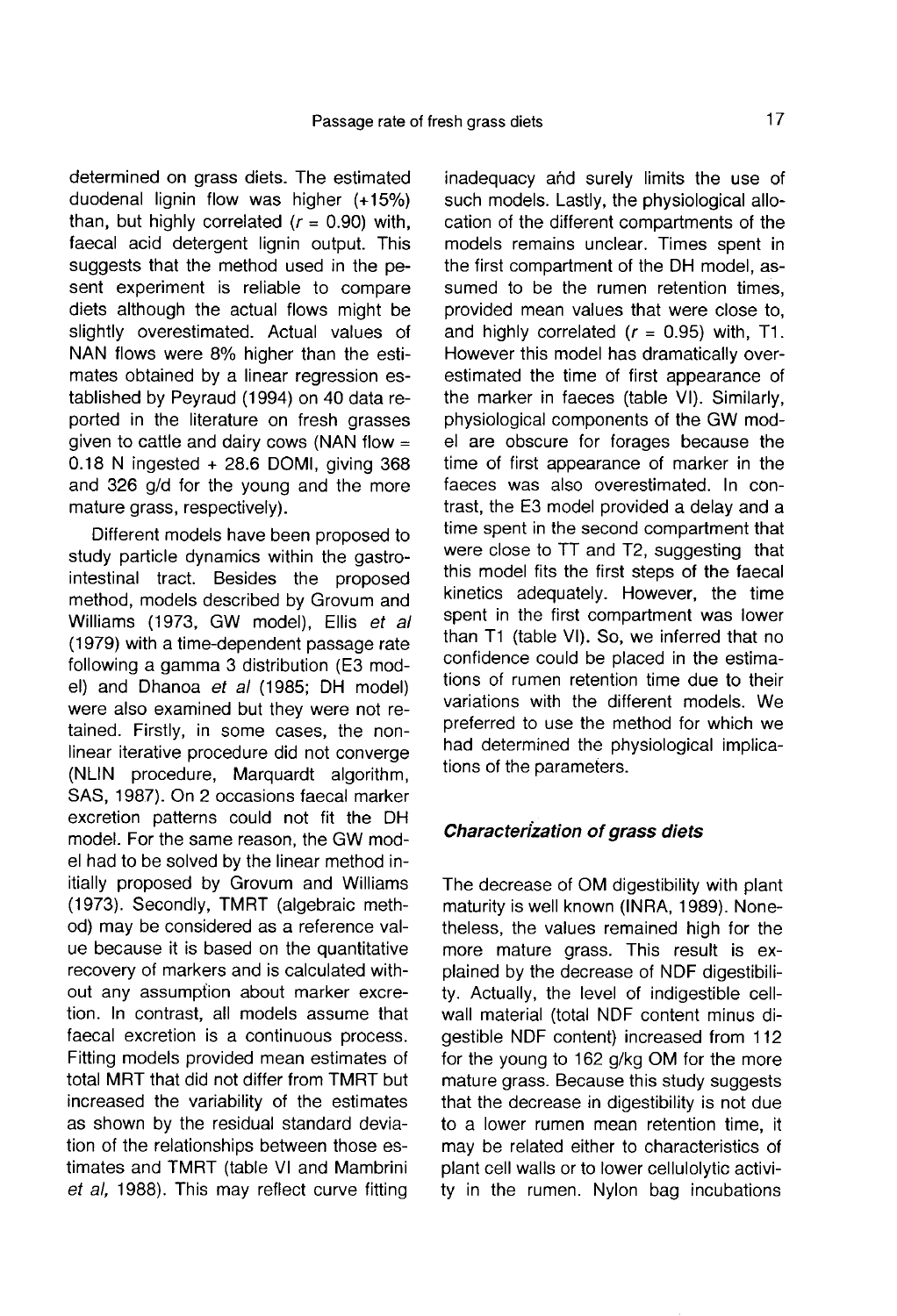|                                               | Proposed method | GW a    | F3 <sup>b</sup> | DH °          |
|-----------------------------------------------|-----------------|---------|-----------------|---------------|
| Total mean retention time                     |                 |         |                 |               |
| Forages                                       | 47.1            | 45.6    | 47.6            | 48.4          |
| Concentrates                                  | 33.9            | 35.0    | 32.7            | 38.2          |
| rsd <sup>d</sup>                              |                 | 2.9     | 1.8             | 2.5           |
| Mean retention time in the first compartment  |                 |         |                 |               |
| Forages                                       | 20.8            | 20.3    | $17.1*$         | 19.7          |
| Concentrates                                  | 17.8            | 18.9    | $14.6*$         | 18.3          |
| rsd <sup>d</sup>                              |                 | 2.3     | 3.0             | 2.2           |
| Mean retention time in the second compartment |                 |         |                 |               |
| Forages                                       | 15.3            | $10.4*$ | 17.7            | $6.3^{\circ}$ |
| Concentrates                                  | 6.4             | 5.6     | 6.7             | $3.5*$        |
| rsd <sup>d</sup>                              |                 | 2.1     | 2.9             | 0.8           |
| Time of first appearance of marker            |                 |         |                 |               |
| Forages                                       | 10.6            | $14.8*$ | $12.2^*$        | 22.3          |
| Concentrates                                  | 9.4             | 10.1    | 10.9            | $15.0*$       |
| rsd <sup>d</sup>                              |                 | 2.2     | 1.6             | 4.6           |
|                                               |                 |         |                 |               |

Table VI. Comparison between modelling methods for estimating total and partial mean retention times (h) in the gastrointestinal tract and the proposed method ( $n = 18$ ).

a Model proposed by Grovum and Williams (1973); <sup>b</sup> model proposed by Ellis et al (1979) with a time-dependent passage following a gamma 3 distribution; <sup>c</sup> model proposed by Dhanoa et al (1985); <sup>d</sup> residual standard error of the regression between the parameter estimated after fitting the model and the parameter of the proposed method (Uden, 1984); \* significantly different from the parameter calculated with the proposed method (tested with a paired *t*-test,  $P < 0.05$ ).

were not carried out in the present study but Legoffe (1991) showed that the rate of degradation of DM decreases as the plant matures. Similar results were obtained from a first and a second cut of fresh ryegrass in our laboratory (JL Peyraud, unpublished results). The lower fiber digestibility may be also related to ruminal characteristics and, in particular, the low levels of ammonia could have limited cellulolytic activity (Hoover, 1986). Indeed, Kennedy et al (1992) found that digestion rate of forage cell wall incubated in situ was depressed below the rumen ammonia level of 25 to 50 mg N/I.

The advanced maturity had no major effect on the site of digestion of DOMI. Apparent rumen digestion accounted for 0.62 of DOMI, which is slightly less than data recorded for fresh ryegrass diets fed to growing cattle (Beever et al, 1985). This may be either related to the slight overestimate of duodenal flow previously mentioned or to species differences. The decrease of NAN flow with grass maturity is in accordance with previously reported results (Beever et al, 1978, 1985, 1986; Vérité et al, 1984). It is probably due to lower microbial nitrogen production. In particular, the ammonia concentration was close to the minimal value required for maximal microbial synthesis (22 mg/l according to Slyter et al, 1979). Due to the decrease of apparent digestibility of NAN, the small in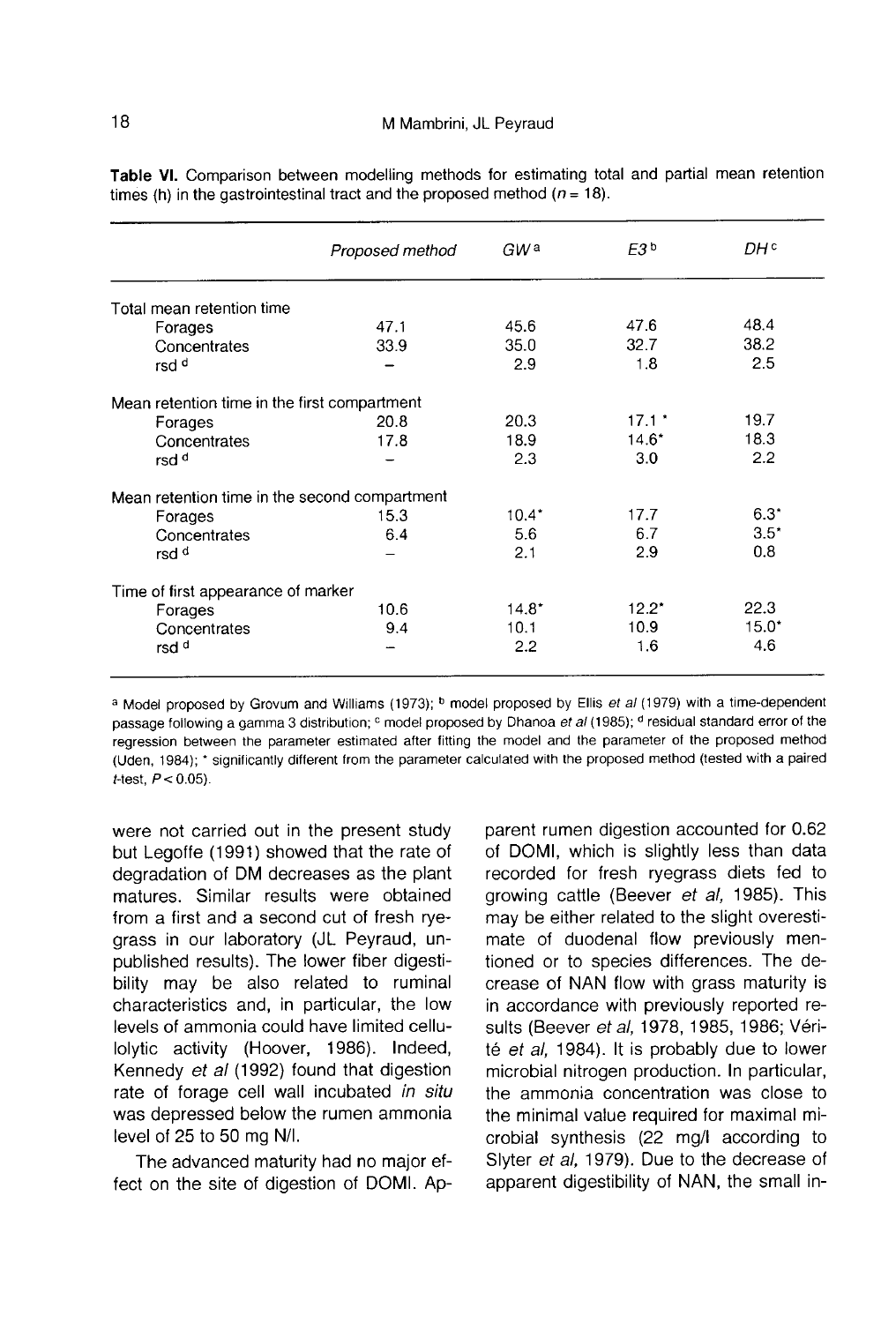testinal content of apparently digested NAN sharply decreased when plant has matured (ie 292 and 212 g/kg OM, for the young and the more mature fresh grass, respectively). Thus it appears that plant maturity affects more strikingly nitrogen than energy value.

## Rate of passage of grass diets

The advanced maturity did not affect FOR, in agreement with the results of Funk et all (1987). Grass TMRT was increased to small extent and this agrees with data previously obtained either with hay (Robles et al, 1981; Hunt et al, 1988) or with fresh grass (Krysl et al, 1987; Pond et al, 1987). By contrast with the present study, advanced maturity in those studies always led to a marked reduction of intake and a sharp fall in digestibility. Aitchinson et all (1986) limited grass intake per sheep to 18 g DM/kg live weight and did not observe any influence of the stage of grass regrowth on the retention time. The retention time of the small particles in the rumen did not change with grass maturity probably because FOR was not affected, the small particles being supposed to flow out of the rumen with the liquid phase. Thus, the slight increase in TMRT is fully explained by a longer T2. As the level of intake remained unchanged, it should be assumed that particulate retention time in the abomasum and caecum-proximal colon is not modified (Coombe and Kay, 1965; Grovum and Hecker, 1973). Thus the factor which is most likely to induce the longer TMRT observed with more mature grass may be an increase in the time required for the comminution of the coarse particles. This hypothesis is consistent with the higher content of non-digestible cellwall material in more mature grass which would have required longer mastication than the young grass comminution being

achieved primarily by mastication (Ulyatt et al, 1986). This longer mastication would have stimulated salivary flow and the increase of the net inflow of water into the rumen (rumen outflow minus intake) with advancing maturity (230 I vs 150 I/d) might also support this.

Concentrate TMRT is 13 h shorter than forage TMRT. This faster passage has been previously observed in dairy cows eating diets based on conserved forages (Prange et al, 1979; Colucci et al, 1982; Snyder et al, 1984; Shaver et al, 1986; Peyraud et al, 1989) and also, in this ex-. periment, when maize silage diet was giv en. This difference is largely accounted for by a lower T2 and so may be mainly due to differences in comminution time, since the passage in caecum-proximal colon is not different in forage and concentrate particles (Peyraud and Mambrini, 1992).

## Comparison of grass with maize silage diets

Water dynamics in the rumen are greatly influenced by the nature of the forage. FOR was 43% higher and volume 35% lower with grass than with maize silage diet. The high FOR values observed with the grass diets are similar to the results obtained for ryegrass, cocksfoot and white clover diets by JL Peyraud (average of 15%/h, unpublished results) with dairy cows eating 9-11 kg DM/d. Carruthers et al (1988) measured liquid dynamics in grazing dairy cows in mid-lactation and also obtained high values for FOR in spite of a low feed intake (6.3 kg/d). FOR with the maize silage diet was comparable with the values generally observed when cows were fed conserved forages at the same level of intake (Snyder et al, 1984; Peyraud et al. 1989). The lower rumen volume observed with the grass diets was partly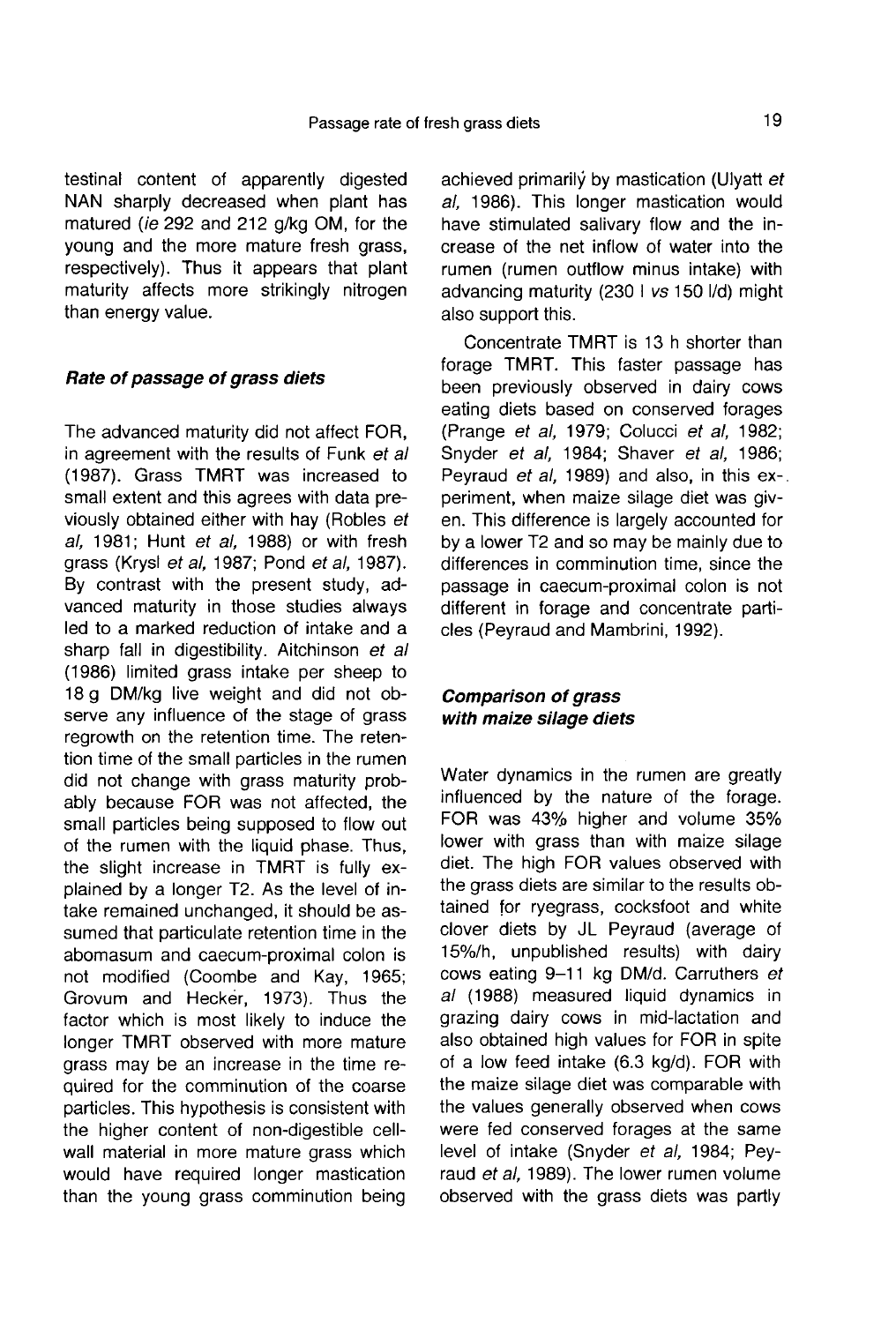explained by the lower OM intake, but may also be a particular feature of fresh forage diets. Actually, at similar levels of intake, the fibrous mass in the rumen, and therefore the water content, might be lower due to the higher digestibility of fresh grass. Rumen liquid outflow showed only small variations between the 3 diets. This could be related to the fact that the frequency of reticular contractions generally show only minor changes (Baumont and Deswysen, 1991). Therefore, the higher FOR observed with grass diets could be the consequence of the lower rumen volume. The increase of NAN flow relative to DOMI with the grass compared to the maize silage diet may indicate a higher efficiency of microbial synthesis in association with the more rapid FOR. Indeed, it is well known that the efficiency of microbial synthesis is related to FOR (Harrison et al. 1975).

TMRT of grass particles was shorter than for maize silage particles only in the case of the young highly digestible grass (-6.7 h). Obviously, this difference could have been influenced by the lower intake observed with the grass diets, since TMRT is known to increase when intake decreases (Hartnell and Satter, 1979; Snyder et al, 1984; Shaver et al, 1986). In our laboratory, we have previously observed that reducing the level of intake (17-15 kg OM/ d) of cows fed the same diet as in experiment 2, increased forage TMRT (47-53 h) whilst TMRT was longer during the dry period (64 h; 12 kg OM/d) than in midlactation (53 h; 17.2 kg OM/d; Mambrini, 1990). Indeed, the passage of grass and maize silage particles was quite different. The retention time of small particles in the rumen was lower for the 2 grass diets probably as a consequence of the higher FOR. This is consistent with the suggestions of Faichney (1986) assuming that water is the major vehicle for the removal of small particles. By contrast, T2 was not shorter for the particles of the young grass but was even higher for the more mature grass. This difference may originate in a longer comminution time for the coarse particles of more mature grass distributed without being chopped. However, it may also be partly ascribed to a longer transit in the caecum-proximal colon with the grass diets due to the lower level of intake, as previously observed in sheep (Coombe and Kay, 1965; Grovum and Hecker, 1973).

Concentrate TMRT was always lower than, but highly correlated with, forage TMRT  $(r = 0.84; n = 9)$ . Thus when the same concentrate was used with the 2 grasses and the maize silage, shorter transit times were associated with the fresh forage. This effect is explained by the lowest retention of the small particles in the rumen with the grass diet as a consequence of the water dynamics already mentioned for forage particles. Widyobroto and Peyraud (1993) showed that concentrate TMRT was not affected by the level of concentrate (20-35%, DM basis). Thus the transit of the concentrate, and consequently its nutritive value, seems to be dependent on the nature of diet.

# **CONCLUSION**

Increasing the maturity of fresh grass influenced liquid and particle dynamics. The index of comminution time of coarse particles was increased with more mature grass compared to the highly digestible grass, yet the retention time of small particles in the rumen remained unaffected. Compared to conserved forages, fresh grass showed a rapid FOR which was probably responsible for the lower rumen retention time of small particles. The retention time of concentrate particles seemed to depend on the nature of the associated forage, more so than content of concentrate in the whole diet.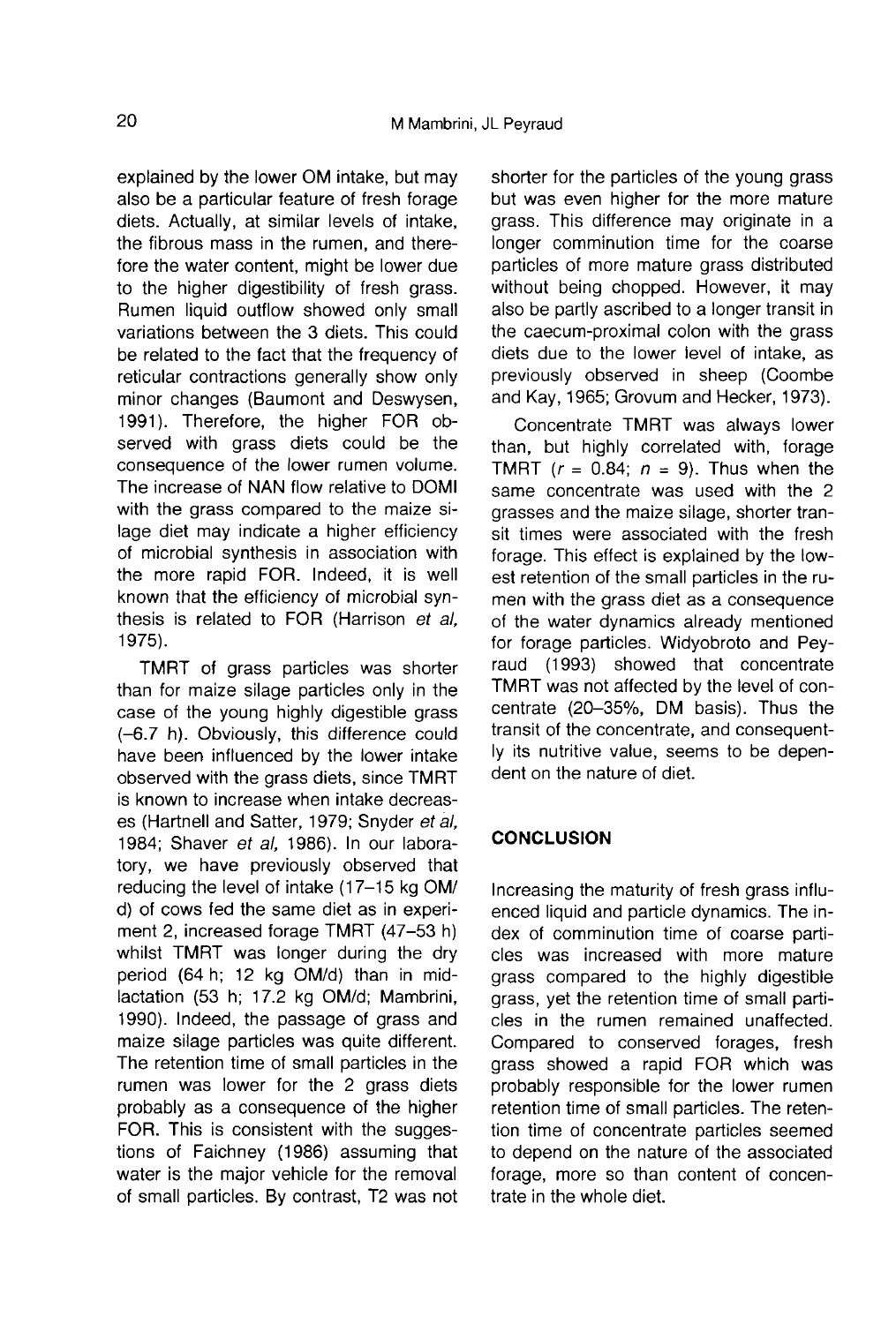## ACKNOWLEDGMENTS

The authors are grateful to R Vérité for making helpful criticisms and C Chabanet for her advice in statistics and her availability.

### **REFERENCES**

- Aitchison EM, Gill M, Osbourn DF (1986) Effect of supplementation with maize starch and level of intake of perennial ryegrass hay on the removal of digesta from the rumen of sheep. *Br J Nutr* 56, 477-486
- Baumont R, Deswysen AG (1991) Mélange et propulsion du contenu du réticulo-rumen. Reprod Nutr Dev 31, 335-359
- Beever DE, Terry RA, Cammell SB, Wallace AS (1978) The digestion of spring and autumn harvested perennial ryegrass by sheep.<br>J Agric Sci Camb 90, 463-470
- Beever DE, Thomson DJ, Ulyatt MJ, Cammel SB, Spooner MC (1985) The digestion of perennial ryegrass (Lolium perenne L cv Melle) and white clover (Trifolium repens L cv Blanca) by growing cattle fed indoors. Br J Nutr 54,763-775
- Beever DE, Dhanoa MS, Losada HR, Evans RT, Cammell SB, France J (1986) The effect of forage species and stage of harvest on the processes of digestion occurring in the rumen of cattle. Br J Nutr 56, 439-454
- Bull LS, Rumpler WV, Sweeney TF, Zinn RA (1979) Influence of ruminal turnover on site and extent of digestion. Fed Proc 38, 2713- 2719
- Carruthers VR, Bryant T, Cochrem AS, Leay M (1988) Quantity of digesta in the reticulorumen of cows differing in susceptibility to bloat. NZJ Agric Res 31, 111-119
- Colucci PE, Chase LE, Van Soest PJ (1982) Feed intake, apparent diet digestibility and rate of particulate passage in dairy cattle. J Dairy Sci 65, 1445-1456
- Coombe JB, Kay RNB (1965) Passage of diges ta through the intestines of the sheep. Retention times in the small and large intestines. Br J Nutr 19, 325-338
- Dhanoa MC, Siddons RC, France J, Gale DL (1985) A multicompartmental model to de-

scribe marker excretion patterns in ruminant faeces. Br J Nutr 53, 663-671

- Doreau M, Remond B (1982) Comportement alimentaire et utilisation digestive d'une ration de composition constante chez la vache laitière en fin de gestation et début de lactation. Reprod Nutr Dev 22, 307-324
- Doreau M, Delacroix A, Jouany JP, Durier C, Remond B (1990) The influence of physiological state and dietary nitrogen supply on digestion in the dairy cow. J Anim Sci 68, 1-8
- Ellis WC, Beever DE (1984) Methods for binding rare earths to specific feed particles. In: Techniques in Particle Size Analysis of Feed and Digesta in Ruminants (PM Kennedy, ed) Canadian Society of Animal Science, 154- 165
- Ellis WC, Matis JH, Lascano C (1979) Quantitating ruminal turnover. Fed Proc 48, 2702- 2706
- Faicheny GJ (1975) The use of markers to partition digestion within the gastrointestinal tract of ruminant. In: Digestion and Metabolism in the Ruminant (IW McDonald, ACI Warner, eds) 277-291
- Faichney GJ (1986) The kinetics of particulate matter in the rumen. In: Control of Digestion<br>and Metabolism in Ruminants (LP Milligan, WL Grovum, A Dobson, eds) 173-195
- Funk MA, Galyean ML, Branine ME, Krysl LJ (1987) Steers grazing blue grama rangeland throughout the growing season. I. Dietary composition, digesta kinetics and ruminal fermentation. J Anim Sci 65, 1342-1353
- Giger S, Pochet S (1987) Méthodes d'estimation des constituants pariétaux dans les aliments destinés aux ruminants. Bull Tech CRVZ Theix, INRA 70, 49-60
- Grovum WL, Hecker JF (1973) Rate of passage of digesta in sheep: 2. The level of food intake on digesta retention times and on water electrolyte absorption in the large intestine. Br J Nutr 30, 221-230
- Grovum WL, Williams VJ (1973) Rate of passage of digesta in sheep. 4. Passage of marker through the alimentary tract and the biological relevance of rate constants derived from changes in concentration of marker in the faeces. Br J Nutr 30, 313-328
- Harrison DG, Beever DE, Thomson DJ, Osbourn DF (1975) Manipulation of rumen fer-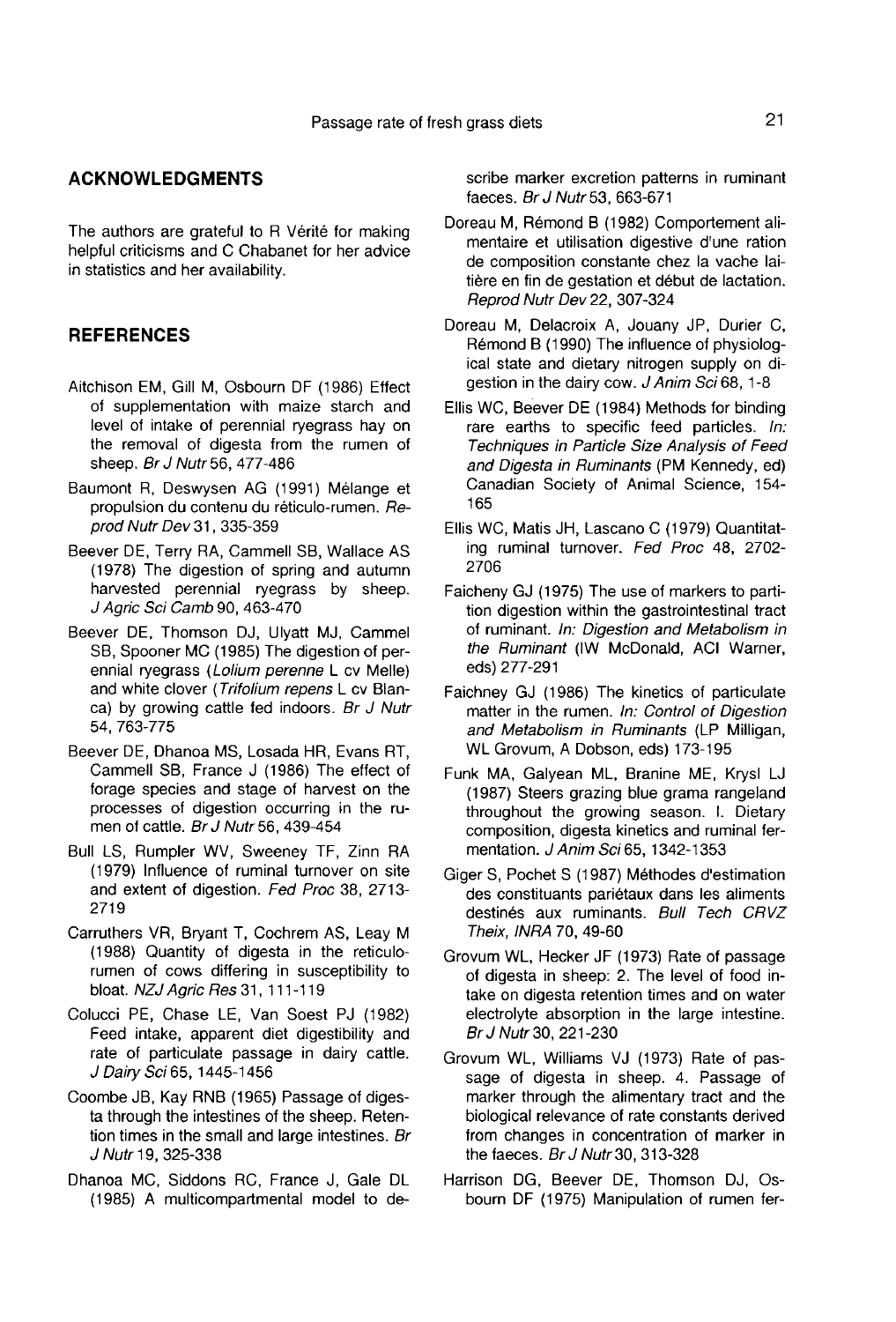mentation in sheep by increasing the rate of outflow of water from the rumen. J Agric Sci Camb 85, 93-71

- Hartnell GF, Satter LD (1979) Determination of rumen fill retention time and ruminal turnover rates at different stages of lactation in dairy cows. J Anim Sci 48, 381-392
- Hoover WH (1986) Chemical factors involved in ruminal fiber digestion. J Dairy Sci 69, 2755- 2766
- Hunt CW, Lancaster LL, Parkinson JF (1988) Effect of grass hay maturity and supplementation on digestive kinetics and growth perfor mance in beef steers. J Anim Sci 66 (Suppl 1 ), 341-342
- Hyden S (1955) A turbidimetric method for determination of higher polyethylene glycols in biological materials. Ann R Agric Col Sweden 21, 139-145
- INRA (1989) Ruminant Nutrition: Recommended Allowances and Feed Tables (R Jarrige, ed). Paris and London, INRA and John Libbey
- Jouany JP (1982) Volatile fatty acid and alcohol determination in digestive contents. Sci Aliments 2, 131-144
- Kennedy PM, Boniface AN, Liang ZJ, Muller D, Murray RM (1992) Intake and digestion in swamp buffaloes and cattle. 2. The comparative response to urea supplements in animal fed tropical grasses. J Agric Sci Camb 199, 243-254
- Krysl LJ, Galyean ML, Judkins MB, Branine ME, Estell RE (1987) Digestive physiology of steers grazing fertilized and non-fertilized blue grama rangeland. J Range Manage 40, 493-501
- Legoffe P (1991) Méthodes d'étude et facteurs de variation de la dégradabilité de l'azote des fourrages verts dans le rumen. These de I'Ecole Nationale Sup6rieure Agronomique de Rennes, 88 p
- Malawer SJ, Powell DW (1967) An improved turbidimetric analysis of polyethylene glycol utilizing an emulsifier. Gastroenterology 53, 250-256
- Mambrini M (1990) Etude du transit des aliments dans le tube digestif des vaches laitières : aspects méthodologiques et facteurs de variation. Thèse de Doctorat, Université de Rennes, France, 171 p
- Mambrini M, Peyraud JL (1990) Dynamique de l'eau dans le rumen des vaches laitières : facteurs de variation et relation avec le transit des particules. Reprod Nutr Dev 30 (suppl 2), 183s-184s
- Mambrini M, Peyraud JL (1992) Passage rate of liquid and particles in the digestive tract of dairy cows fed fresh forage. Ann Zoot 41, 67- 68
- Mambrini M, Peyraud JL, Rulquin H (1988) Comparaison de différentes méthodes de calcul du temps de séjour des résidus alimentaires dans l'ensemble du tube digestif chez la vache laitière. Reprod Nutr Dev 28 (suppl 1), 149-150
- Mertens DR, Ely LO (1982) Relationship of rate and extent of digestion to forage utilization. A dynamic model evaluation. J Anim Sci 54 (4), 895-905
- Ørskov ER, Ojwang I, Reid GW (1988) A study on consistency of differences between cows in rumen outflow rate of fibrous particles and other substrates and consequences for digestibility and intake of roughages. Anim Prod 47, 45-51
- Peyraud JL (1994) Comparaison de la digestion du trèfle blanc et des graminées prairiales chez la vache laitière. Fourrages (in press)
- Peyraud JL, Mambrini M (1992) Direct measurements of transit times in the stomachs and intestines of the dairy cow. Ann Zoot 41, 55
- Peyraud JL, Mambrini M, Rulquin H (1989) Transit time measured by rare earth elements in dairy cows fed three diets offered at two levels of feed intake. Asian Austr J Anim Sci 2, 366-367
- Pond KR, Ellis WC, Lascno CE, Akin DE (1987) Fragmentation and flow of grazed coastal bermudagrass through the digestive tract of cattle. J Anim Sci 65, 609-618
- Prange RW, Jorgensen NA, Satter LD (1982) Rate of passage calculation based on duodenal or faecal collection sites. J Dairy Sci 65 (suppl 1), 145
- Robles AY, Beleya RL, Martz FA (1981) Intake, digestibility, ruminal characteristics and rate of passage of alfalfa diets fed to sheep. J Anim Sci 53, 774-779
- SAS (1987) SAS User's Guide, statistics SAS Institute, Cary, NC
- Shaver RD, Nytes AJ, Satter LD, Jorgensen NA (1986) Influence of amount of feed intake